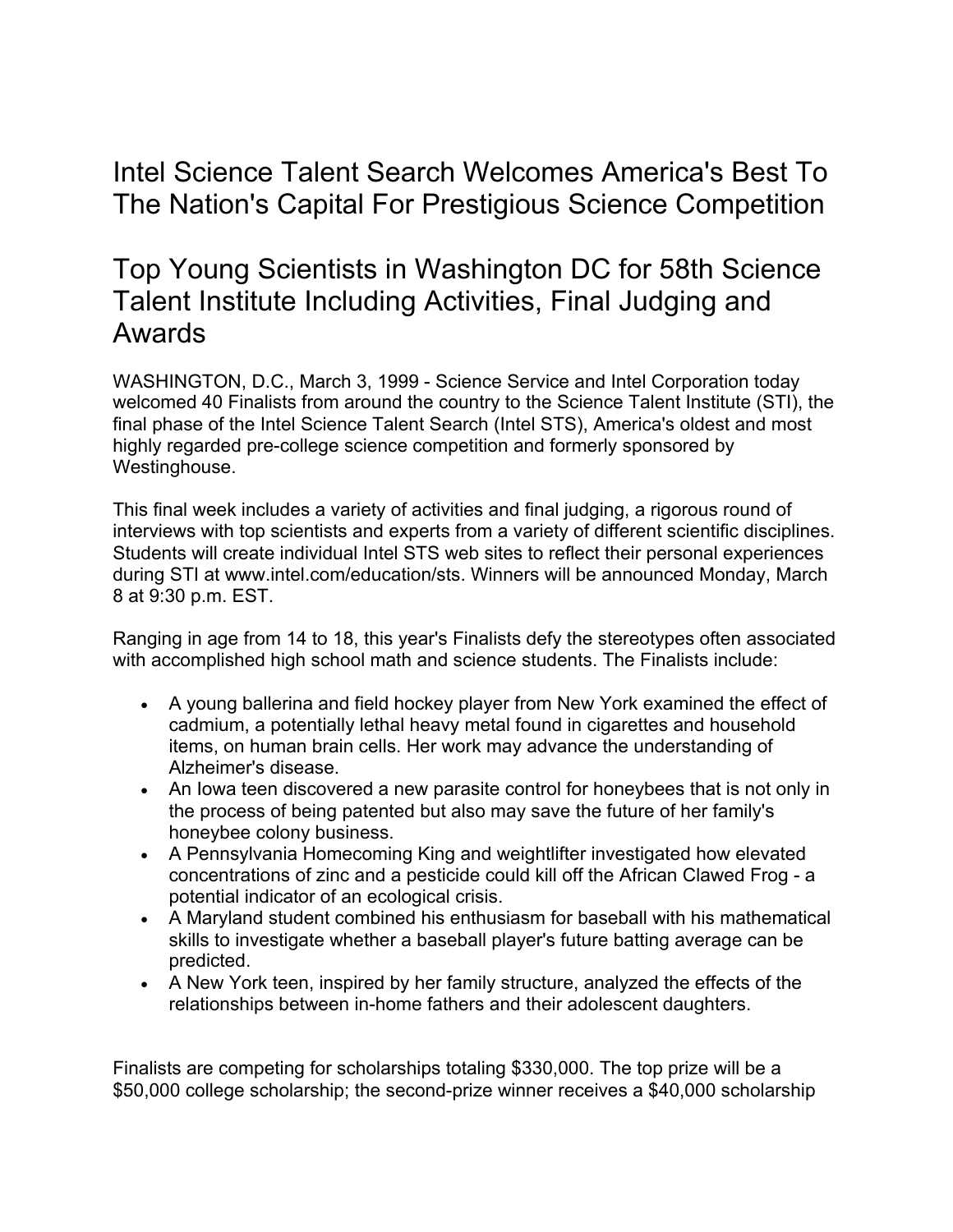and the third-prize winner receives a \$30,000 scholarship. Fourth- through sixth-prize winners receive \$20,000 each; seventh- through 10th-prize winners each receive \$15,000. The other 30 Finalists each receive a \$3,000 scholarship award. Additionally, students gain national recognition and visibility at some of America's top universities.

## Activities This Week

During the Science Talent Institute, students will join Nobel Laureates, Intel executives and representatives from agencies such as the National Academy of Sciences and the National Institute of Health at a variety of venues. Events include:

- Wednesday, March 3, 5 p.m. EST CONGRESSIONAL RECEPTION sponsored by Abbott Labs. Finalists meet and share ideas with their government representatives. Location: Russell Senate Building.
- Thursday, March 4 and Friday, March 5 FINAL JUDGING Closed door judging by panel of top scientists.
- Friday, March 5 , 6 p.m. EST DINNER AT NATIONAL ACADEMY OF SCIENCES Keynote speech by Ted Hoff, Intel co-inventor of the first microprocessor introduced in the market in 1971 and former STS Finalists. Location: National Academy of Sciences.
- Saturday, March 6 and Sunday, March 7, 12 4 p.m. EST PUBLIC EXHIBITION of Intel STS Finalists Projects. Finalists' opportunity to display and explain their research. Location: National Academy of Sciences.
- Monday, March 8 , 1999, 7 p.m. EST RECEPTION sponsored by Nasdaq-Amex Market Group and GRAND AWARDS CEREMONY. Craig Barrett, STS alumni and Nobel Laureate Dr. Dudley Herschbach scheduled to speak and present awards.

Location: Mayflower Hotel, Grand Ballroom.

Press registration begins at 8:30 p.m. EST.

Photo opportunity immediately following the awards ceremony in the State Room.

Intel Science Talent Search Background

Participation in the Science Talent Search has often served as a precursor to impressive accomplishments in the field of science. Statistics show that 95 percent of former STS winners have pursued a branch of science as their major field of study. More than 70 percent have gone on to earn Ph.D.s or M.D.s. Five of the former Finalists have won Nobel Prizes, two have earned Fields Medals, the highest mathematics award. Other Finalists have earned honors including Sloan Research Fellowships and MacArthur Foundation Fellowships. Many have been elected to the National Academy of Sciences or the National Academy of Engineering.